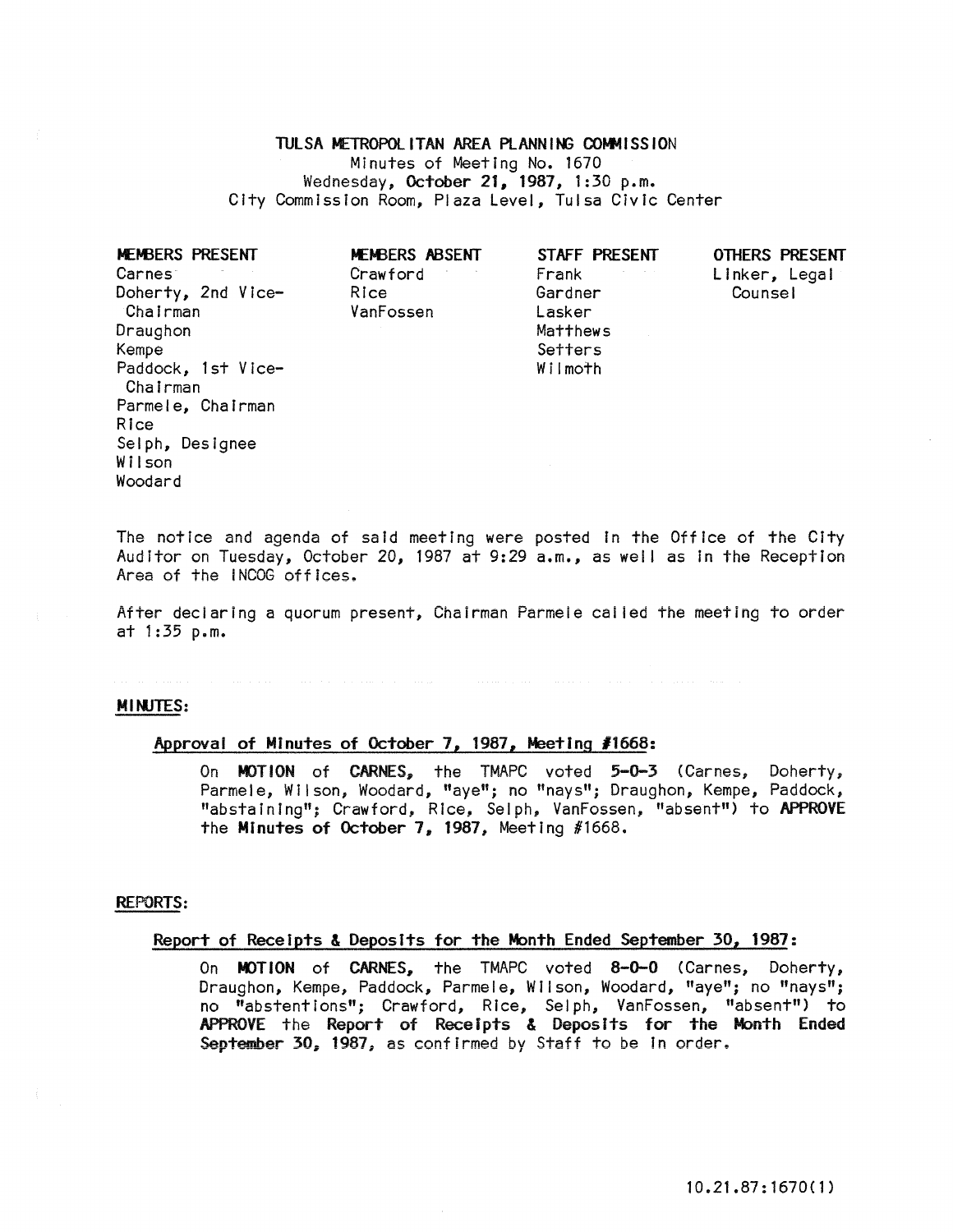# Chairman's Report:

Chairman Parmele turned the meeting over to Commissioner Selph, who explained that he had attended the Oklahoma Chapter of the American Planning Association conference, and had accepted an award for the 1987 Outstanding Citizen Planner on behalf of Planning Commissioner<br>Jim Doherty. Commissioner Selph read the statement on the plaque Commissioner Selph read the statement on the plaque acknowledging Mr. Doherty's "exemplary service and furtherance of community planning", and presented the plaque to Mr. Doherty. CommissIoner Selph further stated that he was very Impressed by the work done by this particular Planning Commission, and he commended each member of the TMAPC for their participatIon In community planning.

# Committee Reports:

Mr. Paddock advised the Rules & Regulations Committee would be meeting November 18, 1987 to review the final draft of the HIstoric Preservation Ordinance and the related Design Guldei fnes.

Mr. Gardner announced that Staff was ready to present a draft of amendments to the Sign Ordinance relating to standards for backlit signs, electric awnings, and portable/promotional business signs. A Committee meeting was scheduled for October 28th to discuss this matter.

# Director's Report:

Mr. Jerry Lasker Informed the Commission that the Oklahoma TurnpIke Authority study being conducted in regard to the proposed Creek Expressway had been started. He stated the proposed scheduling Indicated alternate routes would be announced by February 1988, with a final decision being made by June.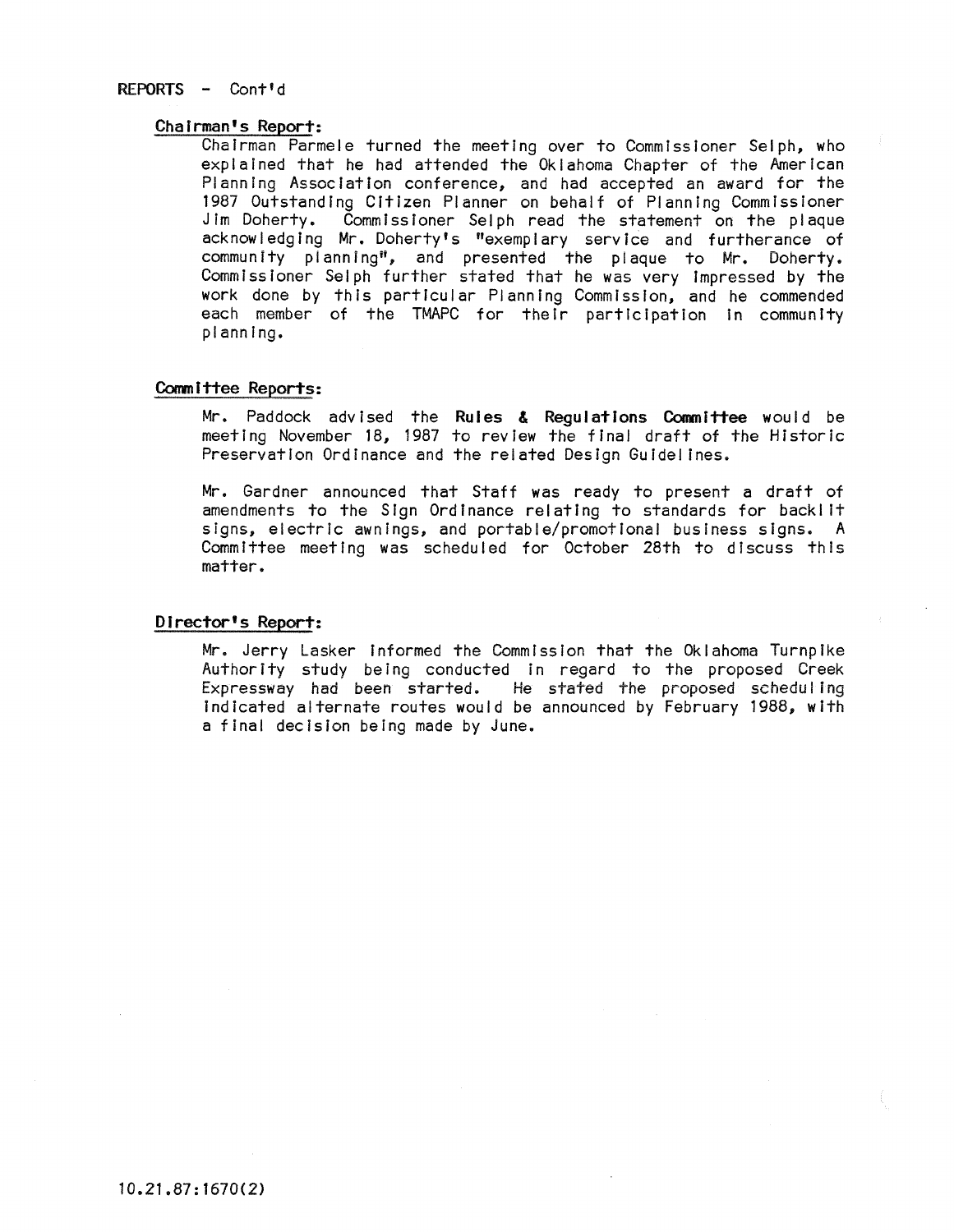## SUBDIVISIONS:

### PRELIMINARY PLAT:

# St. James United Methodist Church (3483) East of l11th St. & South Yale (AG)

This plat was reviewed by the TAC on 1/15/87, but due to numerous problems with format, sewage disposal and setbacks, the plat was tabled without any action by the TAC or TMAPC. The Board of Adjustment (BOA), after two The Board of Adjustment (BOA), after two hearings on 1/8/87 and 2/5/87 (Case #14343) approved church use on three acres plus an additional 40', or the north 400' of the west 400' of the N/2, NW/4, NW/4, Section 3483. Subsequently, due to problems in locating the facilities at the corner of the Intersection, It was decided to move the buildings further east. A new BOA application was flied (#14553) and revisions were approved, including a conceptual master plan, and a first phase plan. The current plat represents the first phase development which will be subject to the listed conditions.

Also, the Staff reminded the applicant that they had withdrawn the request to park within the building line setback (85' from the centerline of l11th), so the conceptual plot plan submitted to the TAC on 9/21/87 should be adjusted to conform with the master plan dated 8/6/87 (BOA Exhibit  $C-1$ ), which shows the parking lot starting  $85'$  from centerline as required by the Code. (This is not a condition of approval of the plat since parking lots are not shown on the face of the plat, and number and location required by the zoning code.)

Most of the dIscussion on this plat concerned how the covenants should be written to cover future sanitary sewer main extensions and pro-rating the costs thereof. The exact language stili must be worked out, but there was no objection from anyone to a preliminary approval. The final language to be used and the approval of same Is covered by condition l(a) below.

The TAC voted unanimously to recommend approval of the PRELIMINARY plat of St. James United Methodist Church, subject to the following conditions:

- 1. Covenants:
	- (a) Section I-Cj language In this section shall meet the approval of the Health Department and Water and Sewer Department. (Fill In amount In paragraph 3 using crIterIa outlIned by Health Department.)
	- (b) Add: (In SectIon I) "G" LANDSCAPING: The owner shall be responsible for the repair and replacement of any landscaping and paving located wIthin the utility easements In the event It is necessary to repair any underground water or sewer mains, electric, natural gas, communications or telephone service.
- 2. Utility easements shall meet the approval of the utilities. Coordinate with Subsurface Committee If underground plant Is planned. Show additional easements as required. ExIsting easements should be tied or related to property lines and/or lot lines. (Show 17.5' utility easement parallel to 111th Street.)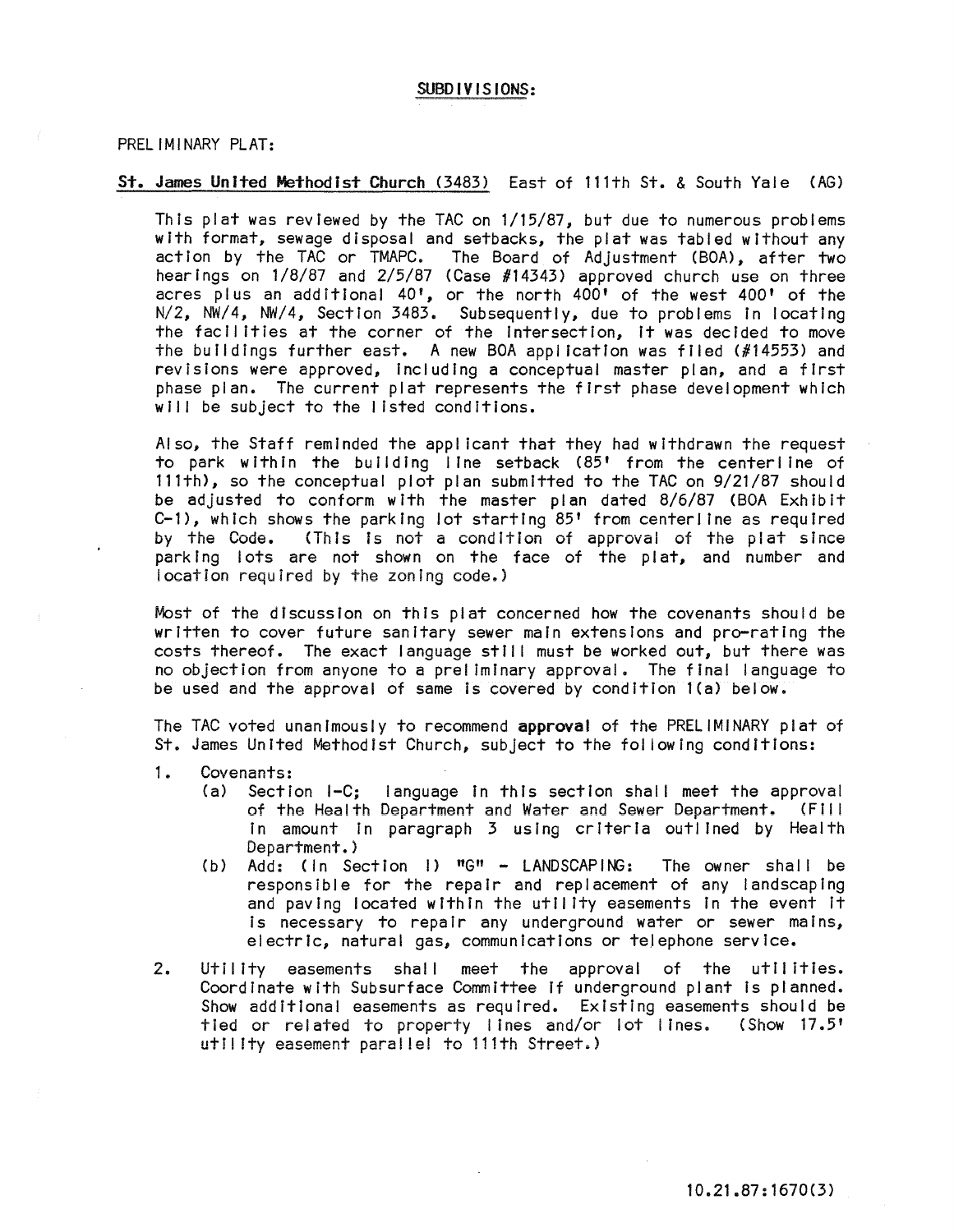# St. James United Methodist Church - Cont'd

- 3. Pavement or land scape repair within restricted water line, sewer line, or utility easements as a result of water or sewer line or other utility repairs due to breaks and failures, shall be borne by the owner(s) of the lot(s). See l(b) above.
- 4. Paving and drainage plans shall be approved by Stormwater Management and/or City Engineer, Including storm drainage; detention design and Watershed Development Permit application subject to criteria approved by City Commission.
- 5. A request for a Privately Financed Public Improvement (PFPI) shal I be submitted to the City Engineer, If required.
- 6. It Is recommended that the applicant and/or his engineer or developer coord Inate with the Tulsa City-County Health Department for solid waste disposal, particularly during the construction phase and/or clearing of the project. Burning of solid waste Is prohibited.
- 7. The method of sewage disposal and plans therefore, shall be approved<br>by the City-County Health Department. Percolation tests required by the City-County Health Department. prior to preliminary approval. Special conditions required by Health Department and Water and Sewer Department shall apply, as per details In Section I-C of the covenants. See l(a) above.
- 8. A Corporation Commission letter (or Certificate of Nondevelopment) shall be submitted concerning any oil and/or gas wells before plat is released. A building line shall be shown on plat on any wells not officially plugged.
- 9. A "Letter of Assurance" regarding installation of Improvements shall be submitted prior to release of final plat, including documents required under Section 3.6-5 of Subdivision Regulations.
- 10. All (other) Subdivision Requiations shall be met prior to release of final plat.

# TMAPC ACTION: 9 members present

On MOTION of CARNES, the TMAPC voted 9-0-0 (Carnes, Doherty, Draughon, Kempe, Paddock, Parmele, Selph, Wilson, Woodard, "aye"; no "nays"; no "abstentions"; Crawford, Rice, VanFossen, "absent") to APPROVE the Preliminary Plat for St. James United MethodIst Church, subject to the conditions as recommended by the TAC and Staff.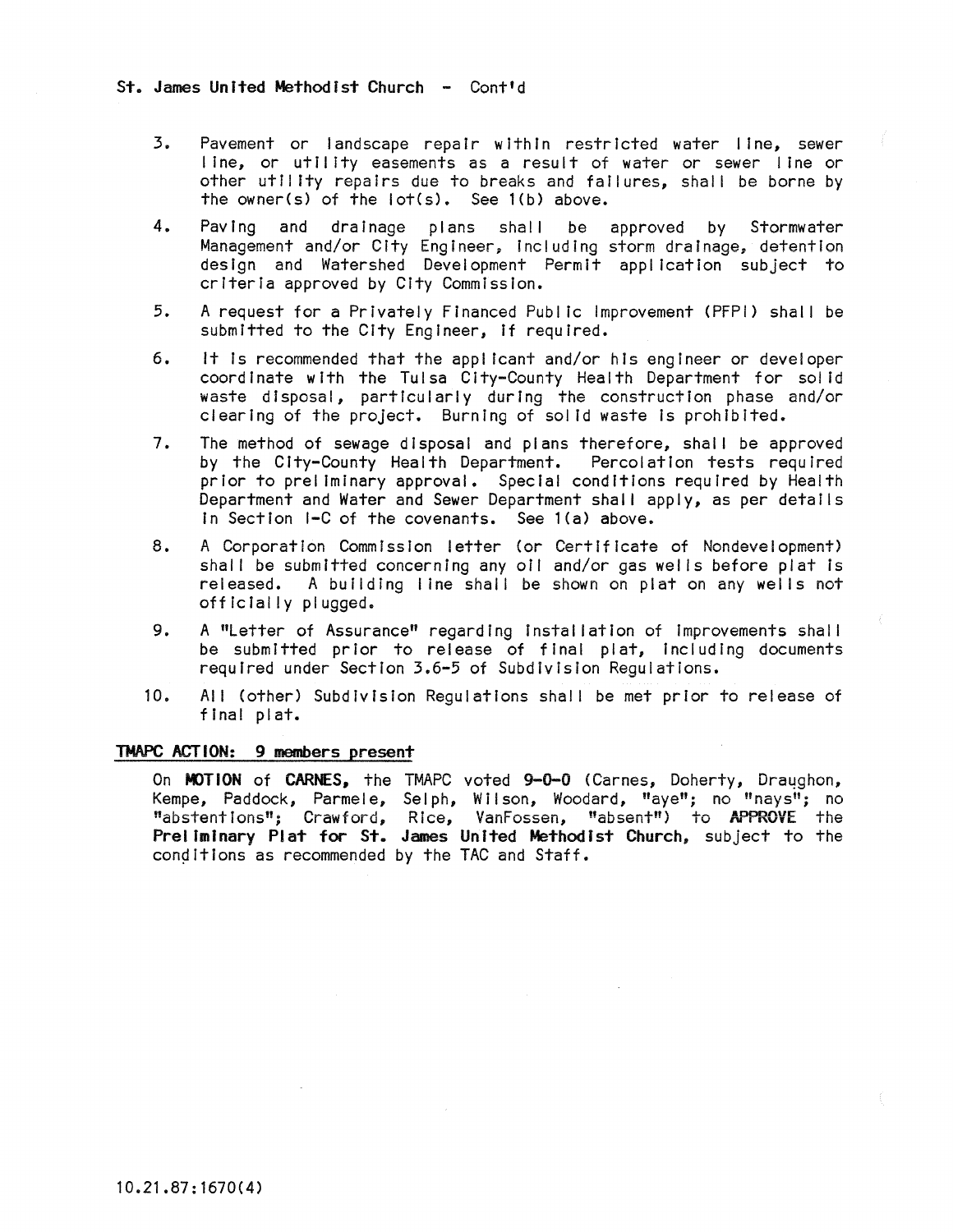## REQUEST FOR WAIVER (Section 260):

# Z-4919 (Unplatted)(294) 16719 East Admiral Place ( IU

This Is the remainder of an appl icatlon to waiver plat on the above zoning file. On 7/21/82 the TMAPC waived the plat on the west 125' of the tract leaving the east 175' still subject to a plat. An existing building on this tract Is being expanded, so completion of the waiver process on the remainder has been filed. Staff has no objection, based upon the previous actions of the Commission, subject to the fol lowing conditions:

- (a) Grading and drainage plan approval required through the permit process, through Department of Stormwater Management.
- (b) Dedication of any additional right-of-way on Admiral Place to total 50' from centerline.
- (c) Health Department approval of septic system.
- (d) Access control agreement as required by Traffic Engineering.
- (e) Utility easements and/or extensions as required by utilities. (17' utility easement paral lei to East Admiral Place)

The TAC voted unanimously to recommend approval of the request subject to the conditions outlined by Staff, noting that upon completion of these conditions Section 260 provisions wll I be met.

### TMAPC ACTION: 9 members present

On MOTION of WOODARD, the TMAPC voted 9-0-0 (Carnes, Doherty, Draughon, Kempe, Paddock, Parmele, Selph, Wilson, Woodard, "aye"; no "nays"; no "abstentions"; Crawford, Rice, VanFossen, "absent") to APPROVE the Waiver Request for Z-4919 Unplatted, subject to the conditions as recommended by the TAC and Staff.

\* \* \* \* \* \* \*

### BOA 14643 Chandler-Frates 3rd (1302) 3709 North Hartford Avenue (RS-3)

This Is a request to waive plat on Lot 10, Block 1 of the above subdivision. A day-care (preschool) center was to have been approved by the BOA on 10/15/87. However, the BOA meeting was canceled due to lack of quorum and rescheduled for 10/22/87. Since the property is already platted In an existing single-family development, nothing would be gained by replattlng. Staff recommends APPROVAL as submitted, subject to BOA approval and notes that all necessary use controls will be imposed by the BOA.

# TMAPC ACTION: 9 members present

On MOTION of CARNES, the TMAPC voted 9-0-0 (Carnes, Doherty, Draughon, Kempe, Paddock, Parmele, Selph, Wilson, Woodard, "aye"; no "nays"; no "abstentions"; Crawford, Rice, VanFossen, "absent") to APPROVE the Waiver Request for BOA 14643 Chandler-Frates 3rd, subject to BOA approval as recommended by Staff.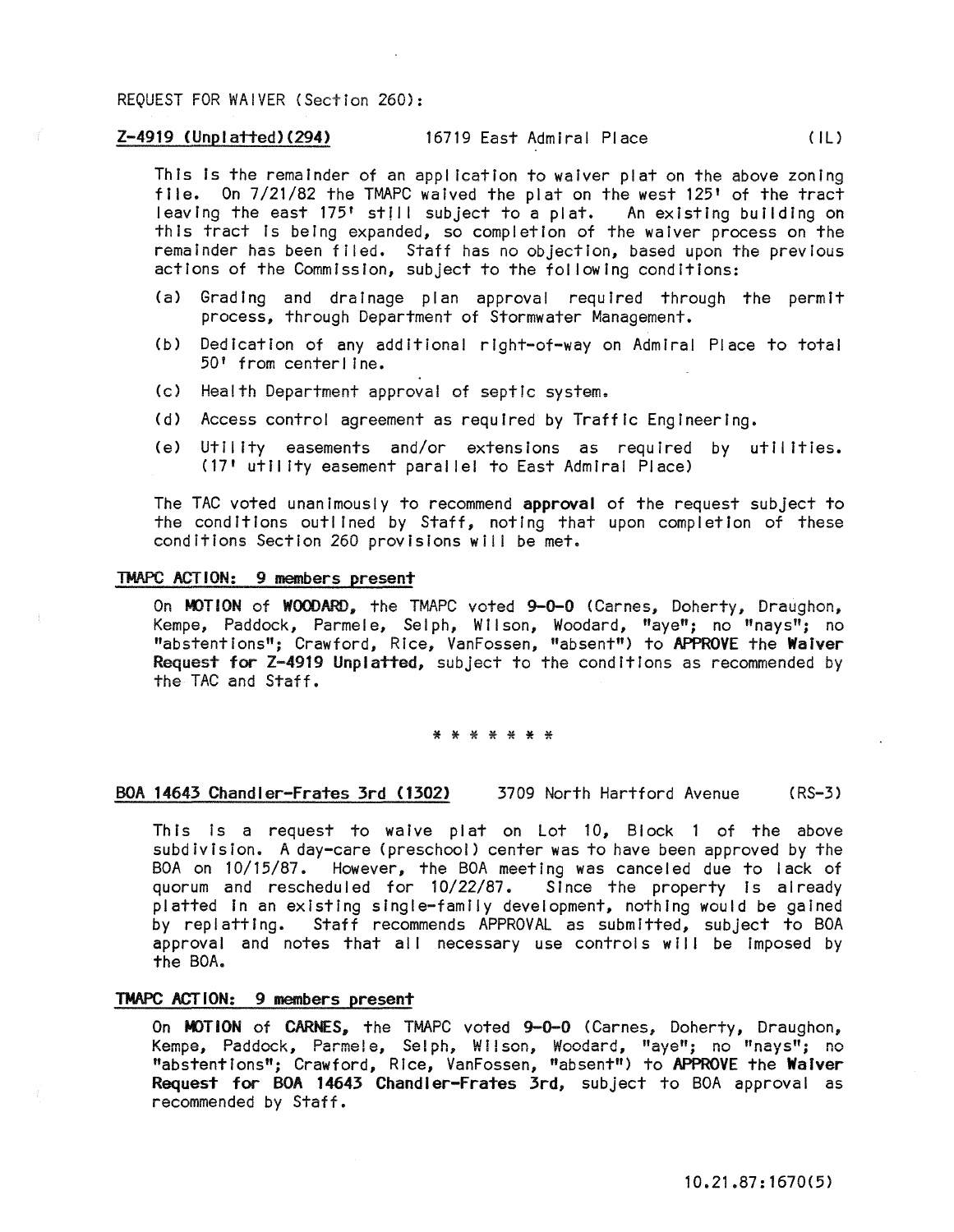## LOT SPLiTS FOR WAiVER:

### L-16936 Brown (2782) North of West l11th Street & 33rd West Avenue (AG)

This is a request to split a five acre tract into two lots having 128' and 138' of lot width. This action will require approval from the County Board of Adjustment for a variance of the Bulk and Area Requirements because the proposed lots are substandard to the 200' minimum lot width al lowed In the AG District.

Staff notes that there are at least ten lots In the Immediate area which are comparable to the proposed lot size and, therefore, recommends APPROVAL of this request subject to the following conditions:

- 1) Approval from the County Board of Adjustment (Case #770) for a variance of Bulk and Area Requirements.
- 2) Approval from the City-County Health Department for a percolation test on both of the subject tracts In order to permit septic systems.
- 3) Approval from the Creek County Rural Water District for access to their water line.
- 4) Road right-of-way that may be needed as noted on the Major Street and Highway Plan. (50' from the centerline of 33rd West Avenue.)
- 5) Any additional utility easements that may be necessary in order to service the subject tracts. (17.5' utility easement parallel to South 33rd West Avenue)

The TAC voted unanimously to recommend approval of the L-16936 subject to the conditions outlined by Staff.

### TMAPC ACTION: 9 members present

On MOTION of KEMPE, the TMAPC voted 9-0-0 (Carnes, Doherty, Draughon, Kempe, Paddock, Parmele, Selph, Wilson, Woodard, "aye"; no "nays"; no "abstentions"; Crawford, Rice, VanFossen, "absent") to APPROVE the Lot Split Waiver for L-16936 Brown, subject to the conditions as recommended. by the TAC and Staff.

#### \* \* \* \* \* \* \*

L-16937 Due (3573) *NW/c* of East 181st Street & South Memorial Drive (AG)

This is a request to split out a one acre lot  $(130' \times 335.08')$  from the southeast corner of a ten acre tract. This lot split will require a var I ance of the Bulk and Area Requirements In the AG zoning District because there Is a 2.2 acre lot size minimum and a 200 foot lot width minimum that cannot be met by the proposed lot spl It.

For the record, Staff has found one other lot In the area comparable to the proposed lot split in area, and there are six tracts  $165^{\dagger} \times 1,320^{\dagger}$ adjacent to the west.

10.21.87:1670(6)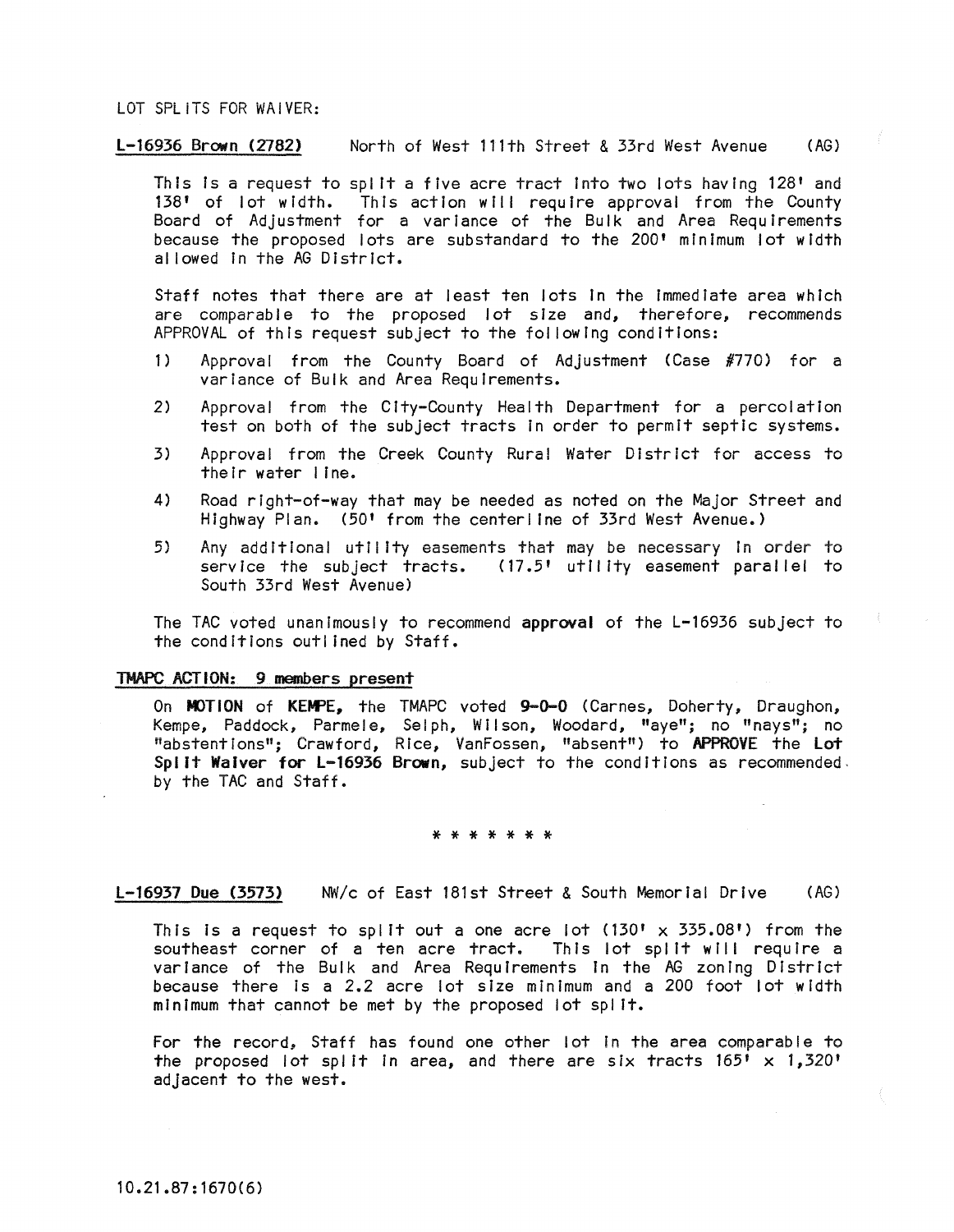The TAC recommended approval subject to the fol lowing conditions:

- 1) Approval from the County Board of Adjustment (Case #771) for a variance of Bulk and Area Requirements.
- 2) Approval from the City-County Health Department for a percolation test on both of the subject tracts in order to permit septic systems.
- 3) Approval from the Okmulgee County Rural Water District  $# 6$  for access to their water line.
- 4) Any road right-of-way that may be needed as noted on the Major Street and Highway Plan.
- 5) Any add itional utility easements that may be necessary in order to service the subject tracts. 17.5' utility easement parallel to 181st Street.

The Oklahoma Gas Co. (Lee Miller) advised they had a border station across the street, with a large main running north and east. Due to the offset In the section lines, It was determined that the lot spilt would not be affected.

The TAC voted unanimously to recommend approval of L-16937 subject to the conditions outlined by Staff.

Comments & Discussion:

in response to Mr. Paddock, Staff clarified the Bixby city i Imlts as relates to this application.

## TMAPC ACTION: 9 members present

On MOTION of KEMPE, the TMAPC voted 9-0-0 (Carnes, Doherty, Draughon, Kempe, Paddock, Parmele, Selph, Wilson, Woodard, "aye"; no "nays"; no "abstentions"; Crawford, Rice, VanFossen, "absent") to APPROVE the Lot Split Waiver for L-16937 Due, subject to the conditions as recommended by the TAC and Staff.

LOT SPLITS FOR DISCUSSION:

L-16946 Needum/Lasslter (1994) East of So. 100th East Ave. & East 41st (RS-3)

In the opinion of the Staff, the lot split(s) listed above meets the Subdivision and Zoning Regulations, but all residential lot split applications which contain a lot having more than three side lot lines cannot be processed as a prior approval lot spl It. Such lot spl Its shal I require a five day written notice to the abutting owner(s). Deeds for such lot splits shall not be stamped or released until the TMAPC has approved said lot spl It In a public hearing. APPROVAL Is recommended on thIs appl icatlon.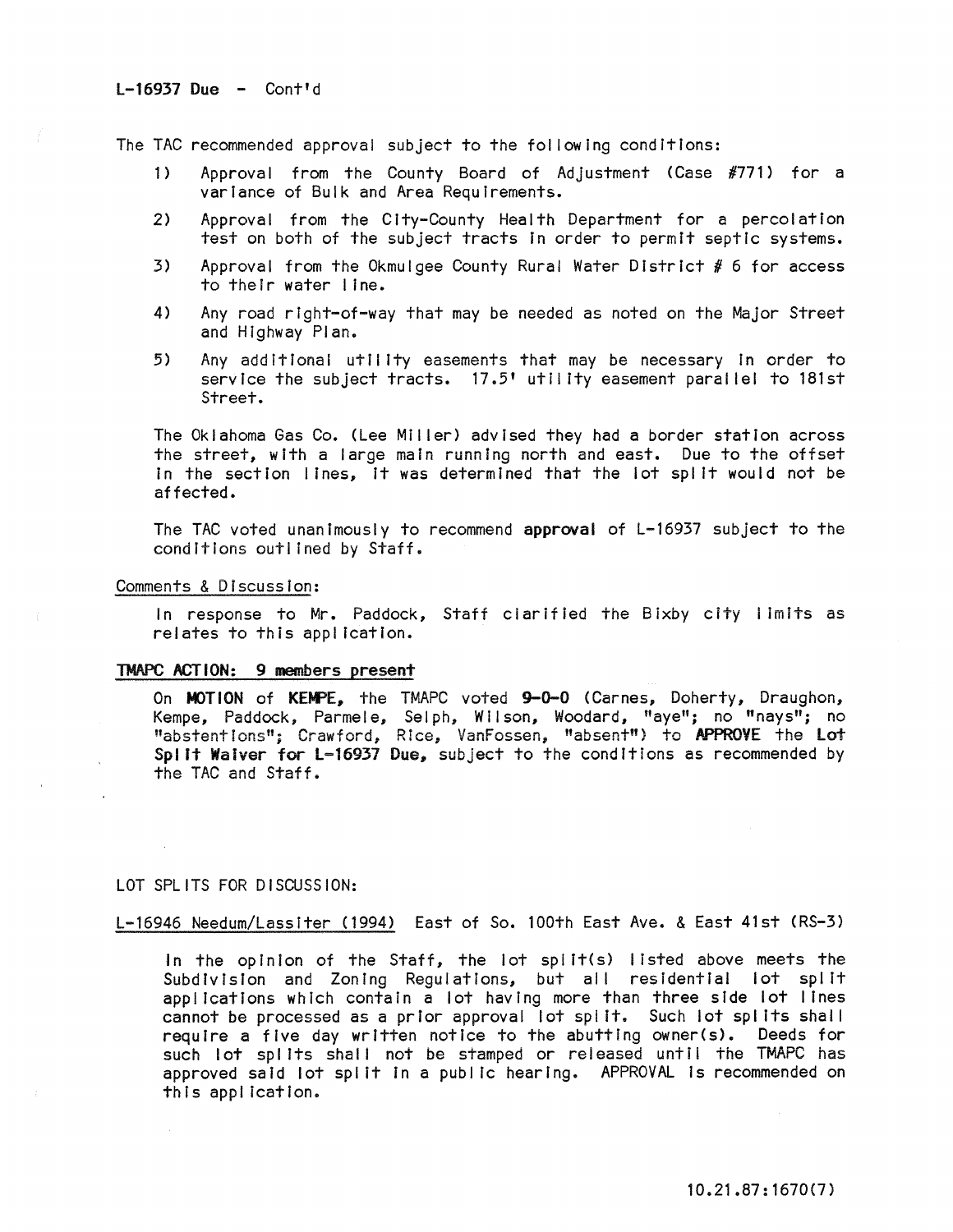# L-16946 Needum/Lassiter - Cont'd

### TMAPC ACTION: 9 members present

On MOTION of CARNES, the TMAPC voted 8-0-1 (Carnes, Doherty, Kempe, Paddock, Parmele, Selph, Wilson, Woodard, "aye"; no "nays"; Draughon, "abstaining"; Crawford, Rice, VanFossen, "absent") to APPROVE the Lot Split for L-16946 Needum/Lassiter, as recommended by Staff.

### LOT SPLITS FOR RATIFICATION OF PRIOR APPROVAL:

L-16940 (3602) TDA L-16945-A (3603) Bright L-16946 (2883) Ault

## TMAPC ACTION: 9 members present

On MOTION of DOHERTY, the TMAPC voted 9-0-0 (Carnes, Doherty, Draughon, Kempe, Paddock, Parmele, Selph, Wilson, Woodard, "aye"; no "nays"; no "abstentions"; Crawford, Rice, VanFossen, "absent") to APPROVE the Above Listed Lot Splits for Ratification of Prior Approval, as recommended by Staff.

#### CONT I NUED ZON ING PUBLIC HEARING:

Application No.: Z-6176 Present Zoning: RS-3 Applicant: Dasher (C.K. Inspection Co.) Proposed Zoning: OL<br>Location: SW/c of East 49th Street & South Peoria Avenue SW/c of East 49th Street & South Peoria Avenue Size of Tract: .19 acres, approximate

Date of HearIng: October 21, 1987 Presentation to TMAPC by: Ms. Cyndla Dasher, PO Box 702278, 74170 (747-2597)

Relationship to the Comprehensive Plan:

The District 6 Plan, a part of the Comprehensive Plan for the Tulsa Metropolitan Area, designates the subject property Medium Intensity - Residential.

According to the "Zoning Matrix" the requested OL District may be found In accordance with the Plan Map.

#### Staff Recommendation:

Site Analysis: The subject tract Is approximately .19 acres In size and Is located at the southwest corner of East 49th Street South and South Peoria Avenue. It Is partially wooded, flat, contains a single-family dwelling and Is zoned RS-3.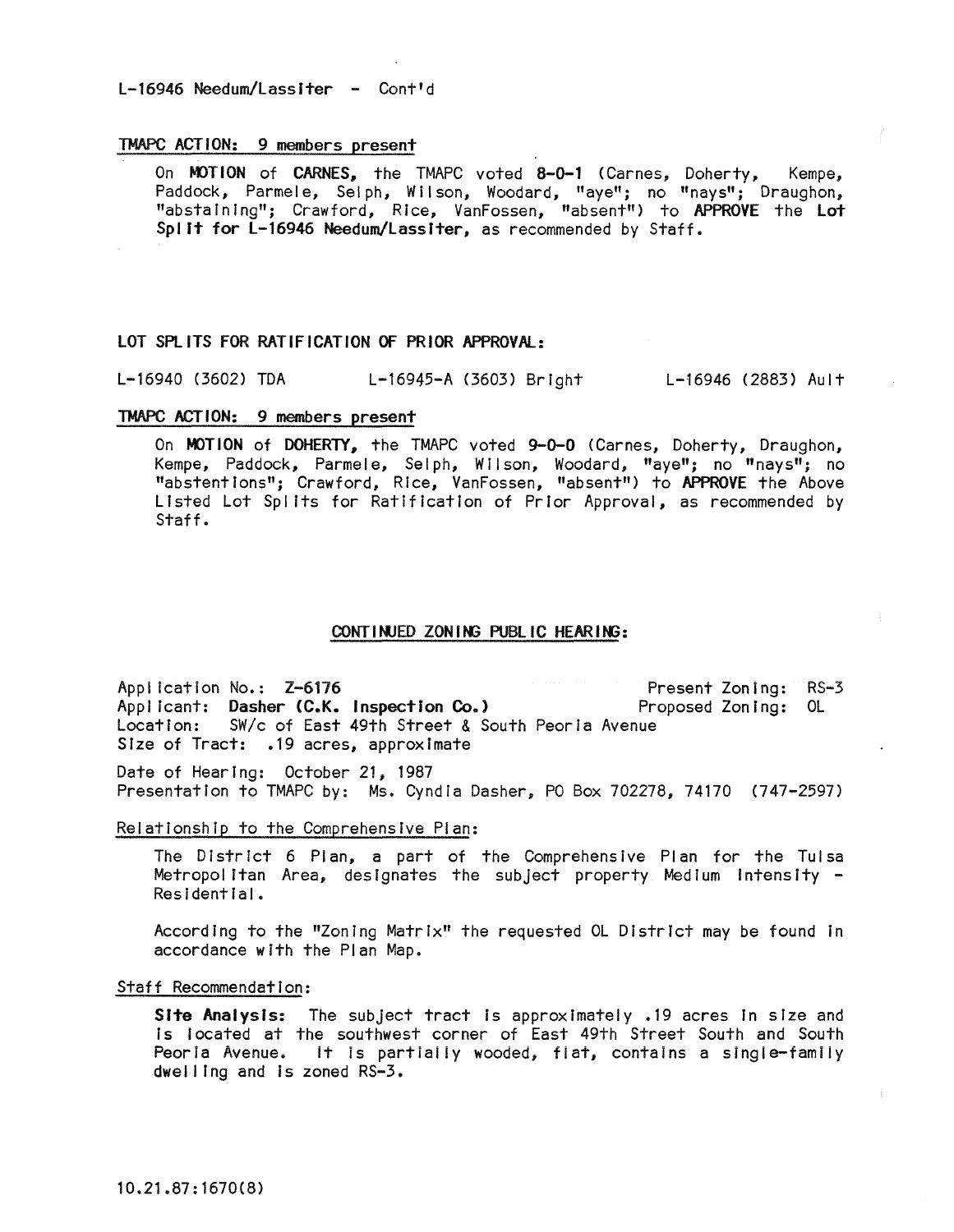$Z-6176$  Dasher  $-$  Cont'd

Surrounding Area Analysis: The tract Is abutted on the north, across East 49th Street South, and west by single-family dwellings zoned RS-3; on the east, across South Peoria Avenue, by various commercial businesses zoned CS; and on the south by a single-family dwelling zoned OL.

Zoning and BOA Historical Summary: Property south of the subject tract **has** been **approved for OL zoning.** 

Conclusion: The subject tract is one of two lots along South Peoria Avenue that remain zoned in the residential category. Although the Comprehensive Plan designates the tract as residential, based on the existing zoning and development in the immediate area, light office zoning would be more consistent with adjacent zoning and development patterns and would provide an appropriate buffer for residential uses to the west from South Peoria.

Therefore, Staff recommends APPROVAL of OL zoning for Z-6176 as requested.

NOTE: If the rezoning application is approved, Staff would recommend an amendment to the ComprehensIve Plan to reflect the change. Staff would also support early transmittal of this case to the City Commission recognizing that the Initial hearing date was October 14, 1987.

### TMAPC ACTION: 9 members present

On MOTION of DOHERTY, the TMAPC voted 8-0-1 (Carnes, Doherty, Draughon, Kempe, Parmeie, Selph, Wilson, Woodard, "aye"; no "nays"; Paddock, "abstaining"; Crawford, Rice, VanFossen, "absent") to APPROVE Z-6176 Dasher (C.K. Inspection Co.) for OL zoning, and early transmittal of these minutes to the City CommIssion, as recommended by Staff.

## legal Description:

OL Zoning: Lot 1, Block 15, Riverview Village Addition to he City of Tulsa, Tulsa County, Oklahoma.

### \* \* \* \* \* \* \*

Application No.: PUD 418 Applicant: Jones (Williams) Location: West of the SW/c of East 91st Street & South Delaware Size of Tract: 23.14 acres, more or less Present Zoning: CS & OL Proposed Zoning: Unchanged

Date of Hearing: October 21, 1987 Presented to TMAPC by: Mr. BIII Jones, 3800 First National Tower (581-8200)

## Comments & Discussion:

Chairman Parmele advised a letter had been submitted by the applicant requesting withdrawal of this PUD, as well as a request for refund of fees.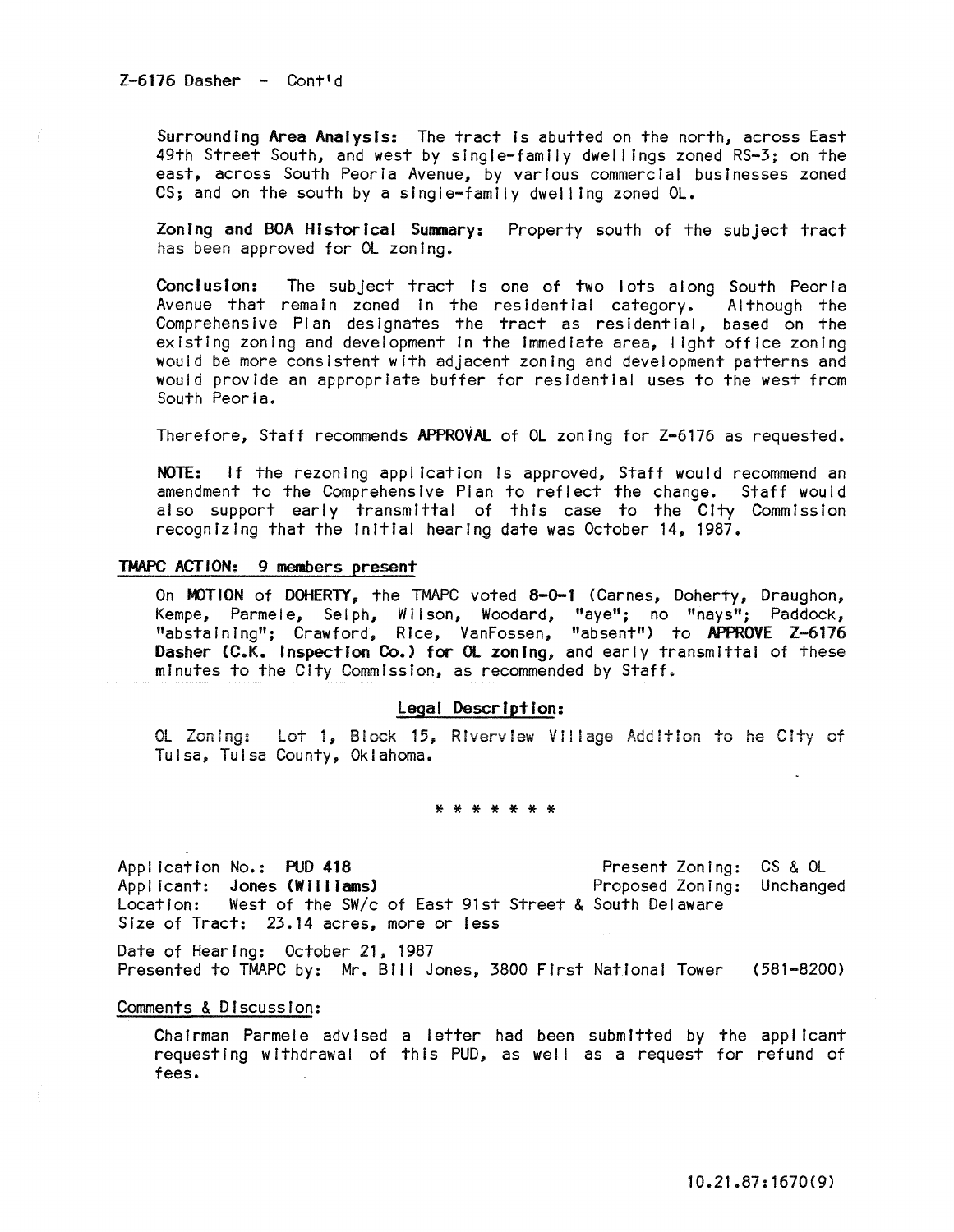Mr. Bill Jones, representing the applicant, confirmed the withdrawal request due to the delay and uncertainty of the path of the Riverside Parkway extension. Mr. Jones reiterated the request for a refund of the fIlIng fees.

## TMAPC ACTION: 9 members present

On MOTION of DOHERTY, the TMAPC voted 8-0-1 (Carnes, Doherty, Draughon, Kempe, Paddock, Parmele, Wilson, Woodard, "aye"; no "nays"; Selph, "abstaining"; Crawford, Rice, VanFossen, "absent") to APPROVE the WIthdrawal of PUD 418 and a refund of the **tiling** fees, as requested by the applIcant.

### CONTINUED PUBLIC HEARING:

PUBLIC HEARING TO AMEND THE CITY OF TULSA ZONING CODE TO INCLUDE ESTABLISHMENT OF A HISTORIC PRESERVATION (HP) ZONING DISTRICT AND RELATED MATTERS. (Request to continue to November 18, 1987)

### TMAPC ACTION: 9 members present

On MOTION of PADDOCK. the TMAPC voted 9-0-0 (Carnes, Doherty, Draughon, Kempe, Paddock, Parmele, Selph, Wilson, Woodard, "aye"; no "nays"; no "abstentions"; Crawford, RIce, VanFossen, "absent") to CONTINJE Consideration of the Public Hearing as relates to a Historic Preservation Zoning District until Wednesday, November 18, 1987 at 1:30 p.m. in the City Commission Room, City Hal I, Tulsa Civic Center.

## OTHER BUSINESS:

PUD 350-2: 9219 South Erie Avenue, Lot 3, Block 3, Dart Ington South AddItion

# Staff Recommendation: Minor Amendment tor Side Yard Setback

The subject tract is located at 9219 South Erie and Is descrIbed as Lot 3, Block 3, Darlington South AdditIon. PUD 350 has underlying zoning of RS-3. The applicant Is requesting approval of a minor amendment to reduce one side yard from 5' to 4.5' for an existing single-family residence to<br>clear title. All other building setback lines will be met. Notice of clear title. All other building setback lines will be met. this request has been given to the abutting property owners.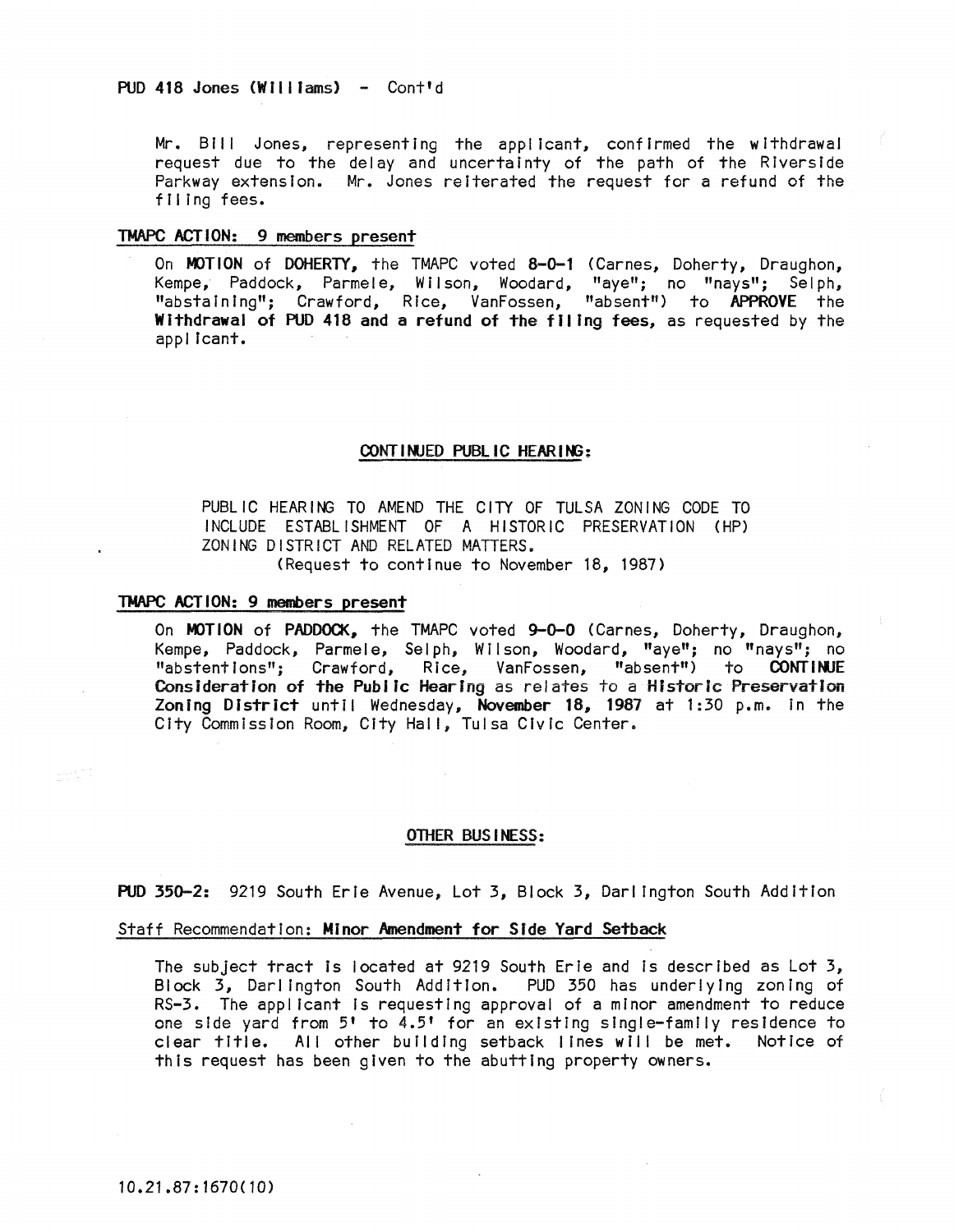Staff recommends APPROVAL of PUD 350-2 per the submitted survey to reduce one side yard from 5' to 4.5'.

## TMAPC ACTION: 9 members present

On MOTION of PADDOCK, the TMAPC voted 9-0-0 (Carnes, Doherty, Draughon, Kempe, Paddock, Parmele, Seiph, Wilson, Woodard, "aye"; no "nays"; no "abstentions"; Crawford, Rice, VanFossen, "absent") to APPROVE the Minor Amendment to PUD 350-2, as recommended by Staff.

### \* \* \* \* \* \* \*

# PUD 430-1: East of the NE/c of East 35th Street & South Peoria

### Staff Recommendation: Minor Amendment to Permitted Uses

The subject tract is located east of the northeast corner of East 35th Street and South Peoria. PUD 430 has underlying zoning of OL/P and al lows those Use Unit 11 uses permitted by right In an OL District, excluding funeral homes, medical and dental offices, clinics and laboratories. Staff's recommendation to exclude medical and dental uses was not based on Incompatibility of land use relationships, but based on a concern for adequate parking. The approved Outline Development Plan Indicated that a maximum of 13 spaces would be provided. The parking ratio for the proposed 3,600 square feet (sf) of building floor area for general office uses would be one space for each 300 sf. A parking ratio of one space for each 250 sf (as required for medical/dental) would have required 15 spaces. The applicant is requesting that medical/dental office be permitted In this development. Notice of this request has been given to abutting property owners.

Considering that the requested uses were not excluded on the basis of land use compatibility, recognizing that dental offices have been permitted by a use variance from the Board of Adjustment to the west, Staff is supportive of the requested change and considers It minor and administrative in nature.

Therefore, Staff recommends APPROVAL of PUD 430-1 to include medical and dental offices as a permitted use, subject to meeting all off-street parking requirements of the Zoning Code.

#### Comments & Discussion:

Mr. Paddock stated concerns that allowing medical/dental would generate more traffic volumes than general office. Staff commented that their concerns were more with parking, and reiterated that the applicant would be required to meet the Code. Mr. Paddock Inquired If the applicant might be able to go before the BOA for a variance on parking. Mr. Gardner stated the applicant would have the prove a hardship in order to do this. He further stated that, If the applicant had the flexibility to reduce the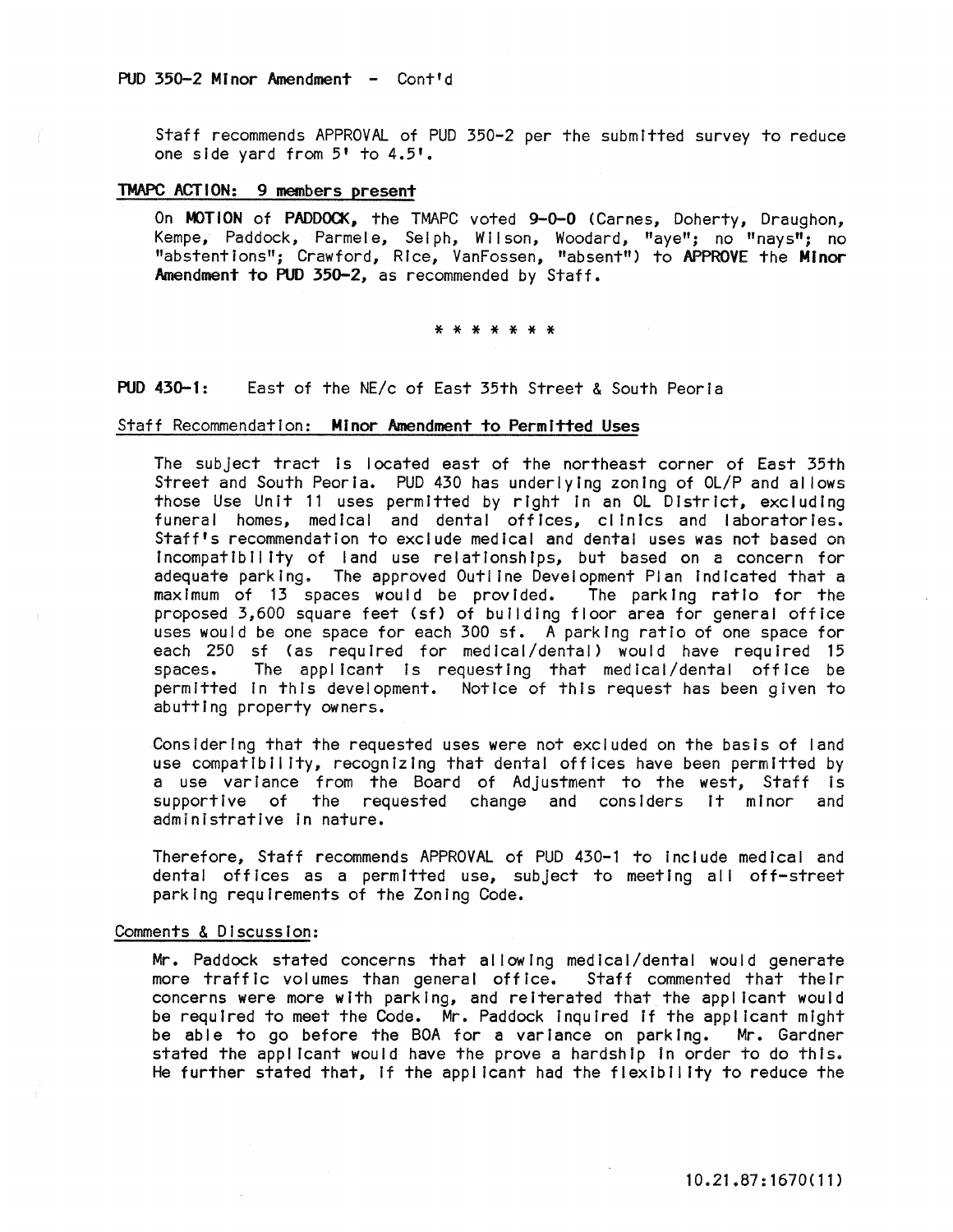size of the building in order to have all medical/dental, then they could meet the parking requirement; and Staff could see no problem. Mr. Gardner pointed out that Staff's recommendation was not for a decrease In parking, but that the applicant would have to meet the ordinance, regardless of the action taken.

# TMAPC ACTION: 9 members present

On MOTION of DOHERTY, the TMAPC voted 7-2-0 (Doherty, Draughon, Kempe, Parmele, Selph, Wilson, Woodard, "aye"; Carnes, Paddock, "nay"; no "abstent Ions"; Crawford, Rice, VanFossen, "absent") to APPROVE the Minor Amendment for PUD 430-1, as recommended by Staff.

\* \* \* \* \* \* \*

# PUD 313-2: Minor Amendment to Rear Yard Setback 2818 West 61st Place, Lot 8, Block 5, Golf Estates II Amended

# TMAPC ACTION: 9 members present

On MOTION of CARNES, the TMAPC voted 9-0-0 (Carnes, Doherty, Draughon, Kempe, Paddock, Parmele, Selph, Wilson, Woodard, "aye"; no "nays"; no "abstentions"; Crawford, Rice, VanFossen, "absent") to Consideration of PUD 313-2 until Wednesday, October 28, 1987 at 1:30 p.m. In the City Commission Room, City Hall, Tulsa Civic Center.

#### STAFF BRIEF ING:

a) Elections for the Chairman and Co-Chairman of the District Planning Teams at 7:00 p.m. on October 29, 1987 In each Planning District.

### Comments & Discussion:

Ms. Dane Matthews provided the briefing and advised of the participation by the Department of Stormwater Management, Department of City Development and other city agencies along with the INCOG Staff In providing Information and assistance for these elections. Ms. Matthews commented that the League of Women Voters would also be assisting at each of the election sites. She reviewed the ballot packets with the Commissioners and remarked on the amount of news and media coverage of the elections.

Mr. Carnes suggested this process might provide a good avenue for Issuing notice of the new RE (ResIdential Estates) zoning classification. Mr. Carnes commented that, when district TMAPC i iaisons were reappointed, the Planning Commissioners should be liaison In a dIstrict or area near theIr own residence. Chairman Parmele suggested the Rules and Regulations Committee take this matter under consideration at a future meeting.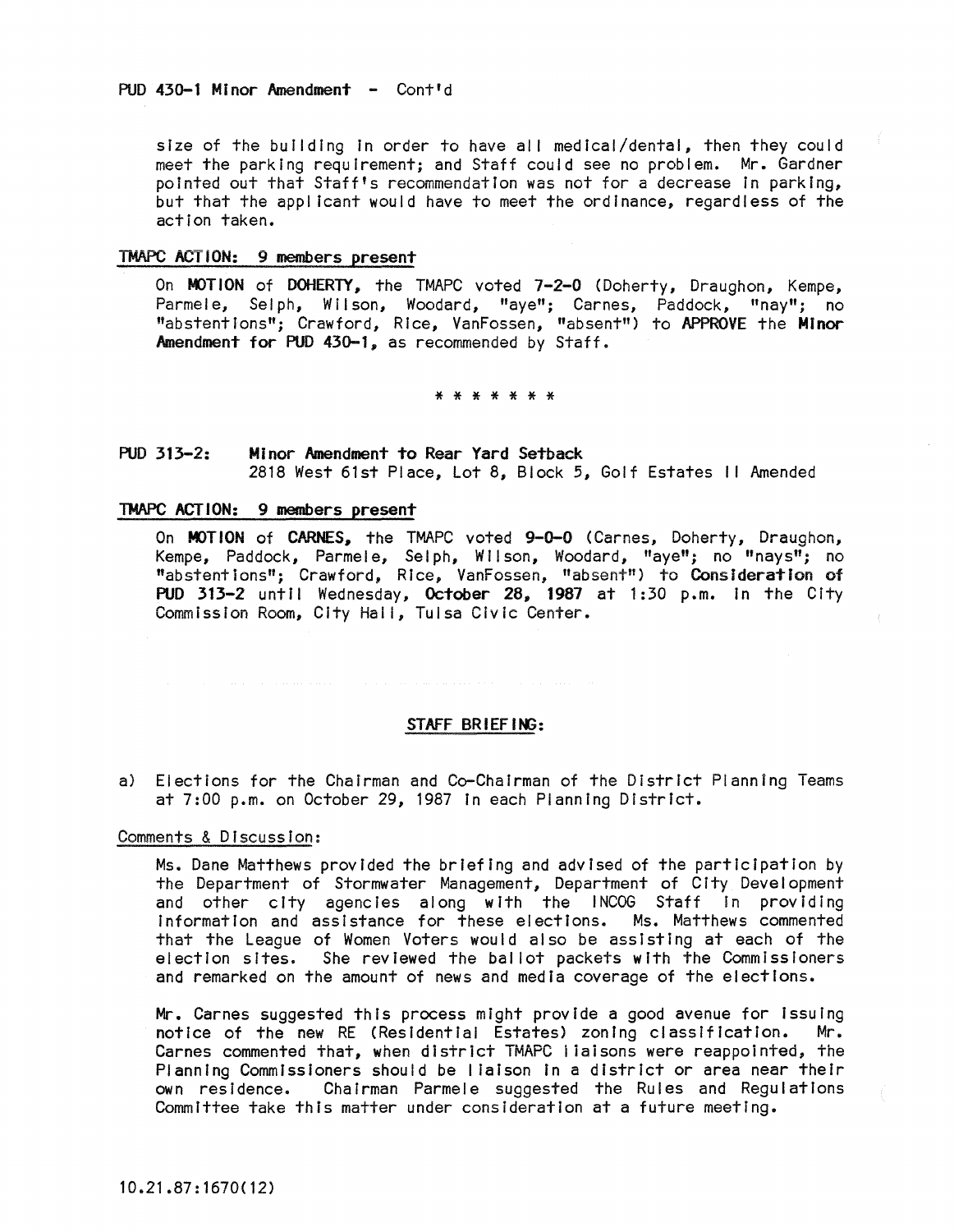b) Amendment to the Citizen Participation Plan to include registration of Interested Homeowner's AssocIation Representatives for purposes of receiving notificatIon of matters appearing before the TMAPC and the City and County Boards of Adjustment.

# Comments & Discussion:

Mr. irving Frank presented this briefIng and reviewed Staff's recommendation for procedures for registering and notifying the various<br>Homeowner's Associations (HOA's) that indicate an interest. Mr. Frank Homeowner's Associations (HOA's) that indicate an interest. commented the new procedures should sIgnificantly Increase the distribution of planning related information, allow more opportunities for citIzens to become Involved In the decision-making process, and Increase the communication within the Planning Districts. Chairman Parmele agreed the HOA's should be encouraged to work through their District Planning Team Chairmen and Co-Chairmen to better coordinate community involvement.

There being no further business, the Chairman declared the meeting adjourned at 2:21 p.m.

Date Approved Chaìrman

**ATTEST** Secretary